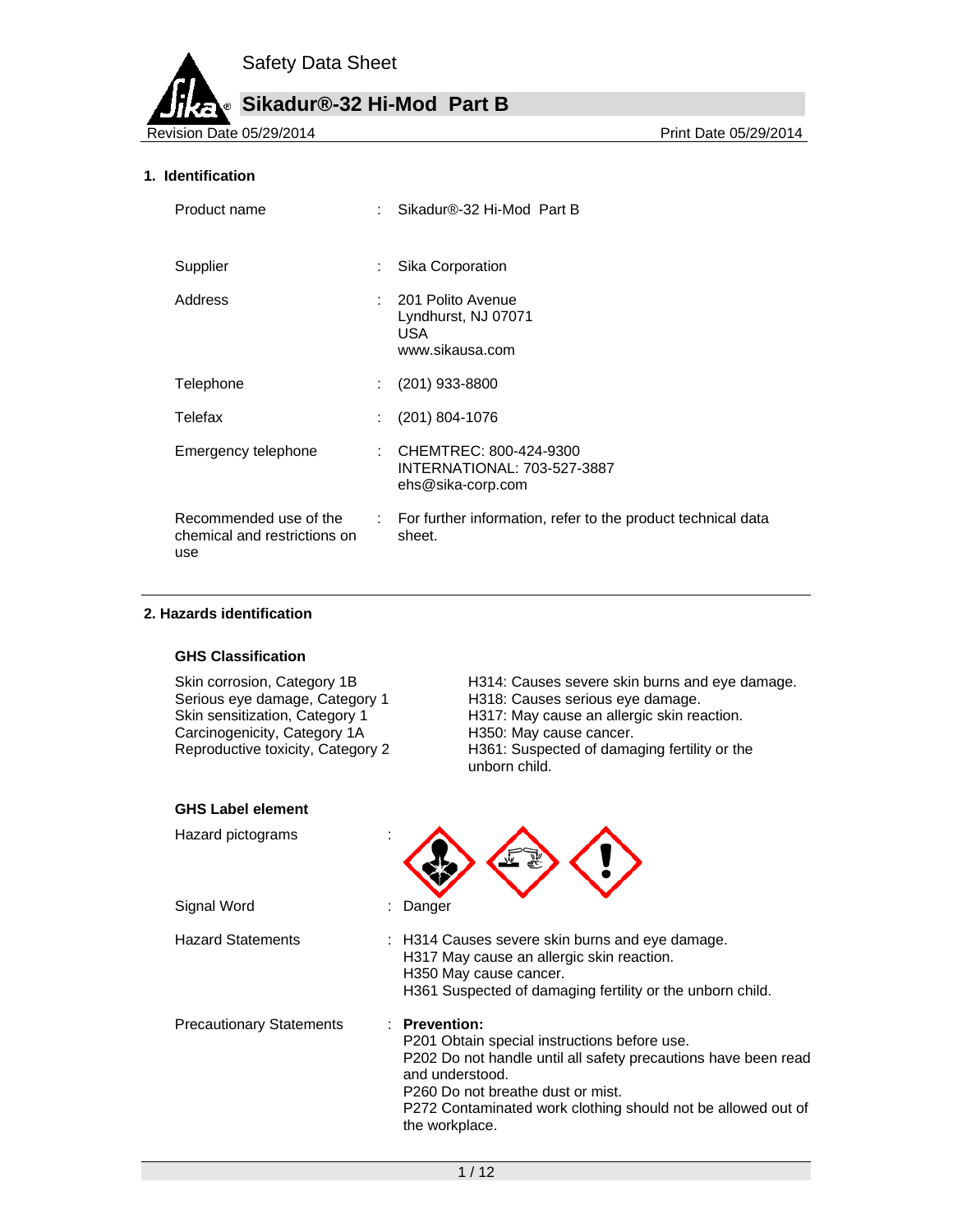

**Sikadur®-32 Hi-Mod Part B**

|         | P280 Wear protective gloves/ protective clothing/ eye<br>protection/ face protection.<br>P281 Use personal protective equipment as required.<br><b>Response:</b><br>P301 + P330 + P331 IF SWALLOWED: Rinse mouth. Do NOT<br>induce vomiting.<br>P303 + P361 + P353 IF ON SKIN (or hair): Remove/ Take off<br>immediately all contaminated clothing. Rinse skin with water/<br>shower.<br>P304 + P340 IF INHALED: Remove victim to fresh air and keep<br>at rest in a position comfortable for breathing.<br>P305 + P351 + P338 IF IN EYES: Rinse cautiously with water<br>for several minutes. Remove contact lenses, if present and<br>easy to do. Continue rinsing.<br>P308 + P313 IF exposed or concerned: Get medical advice/<br>attention.<br>P310 Immediately call a POISON CENTER or doctor/<br>physician.<br>P333 + P313 If skin irritation or rash occurs: Get medical<br>advice/attention.<br>P363 Wash contaminated clothing before reuse.<br>Storage:<br>P405 Store locked up.<br>Disposal:<br>P501 Dispose of contents/ container to an approved waste<br>disposal plant. |
|---------|----------------------------------------------------------------------------------------------------------------------------------------------------------------------------------------------------------------------------------------------------------------------------------------------------------------------------------------------------------------------------------------------------------------------------------------------------------------------------------------------------------------------------------------------------------------------------------------------------------------------------------------------------------------------------------------------------------------------------------------------------------------------------------------------------------------------------------------------------------------------------------------------------------------------------------------------------------------------------------------------------------------------------------------------------------------------------------------|
| Warning | : Reports have associated repeated and prolonged exposure to<br>some of the chemicals in this product with permanent<br>brain, liver, kidney and nervous system damage. Intentional<br>misuse by deliberate concentration and inhalation of vapors<br>may be harmful or fatal.                                                                                                                                                                                                                                                                                                                                                                                                                                                                                                                                                                                                                                                                                                                                                                                                         |

See Section 11 for more detailed information on health effects and symptoms.

# **3. Composition/information on ingredients**

## **Hazardous ingredients**

| <b>Chemical Name</b>                     | CAS-No.        | Concentration (%)   |
|------------------------------------------|----------------|---------------------|
| Quartz (SiO2)                            | 14808-60-7     | $>= 50 - 5 = 100 %$ |
| Phenol, 4-nonyl, branched                | 84852-15-3     | $>= 5 - < 10 \%$    |
| Isophoronediamine                        | 2855-13-2      | $>= 5 - < 10 \%$    |
| 2-piperazin-1-ylethylamine               | 140-31-8       | $>= 2 - 5%$         |
| solvent naphtha (petroleum), heavy arom. | 64742-94-5     | $>= 1 - 2%$         |
| 2,4,6-tris(dimethylaminomethyl)phenol    | $90 - 72 - 2$  | $>= 1 - 2%$         |
| Benzyl alcohol                           | $100 - 51 - 6$ | $>= 1 - 2%$         |
| 3,6-dioxaoctamethylenediamine            | 929-59-9       | $>= 1 - 2%$         |
| titanium dioxide                         | 13463-67-7     | $>= 0 - 1\%$        |
| Quartz (SiO2) <5µm                       | 14808-60-7     | $>= 0 - 1\%$        |
| Naphthalene, pure                        | $91 - 20 - 3$  | $>= 0 - 1\%$        |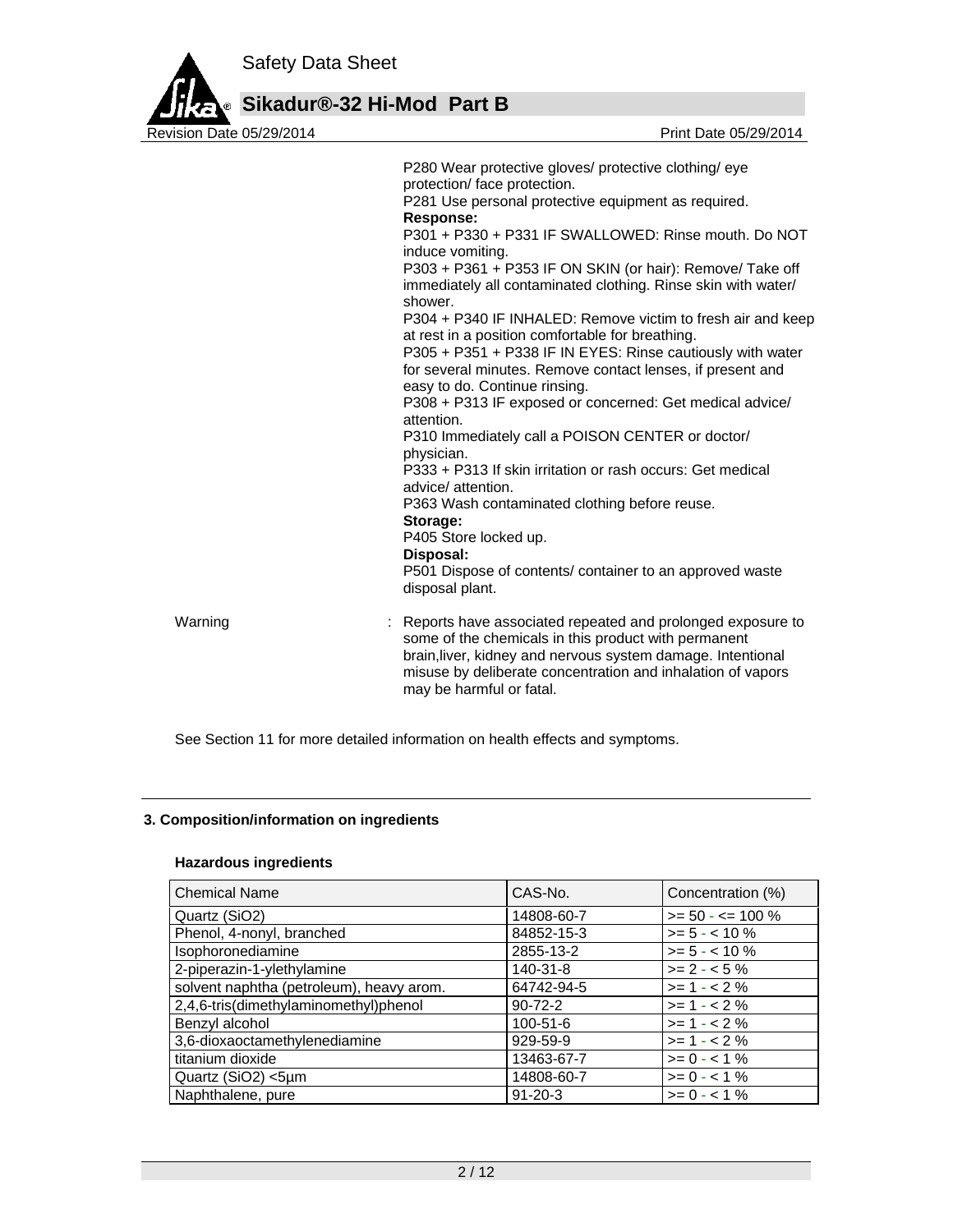

à.

There are no additional ingredients present which, within the current knowledge of the supplier and in the concentrations applicable, are classified as hazardous to health or the environment and hence require reporting in this section.

| 4. First aid measures                                             |                                                                                                                                                                                                                                                                                                                         |
|-------------------------------------------------------------------|-------------------------------------------------------------------------------------------------------------------------------------------------------------------------------------------------------------------------------------------------------------------------------------------------------------------------|
| If inhaled                                                        | : Move to fresh air.<br>Consult a physician after significant exposure.                                                                                                                                                                                                                                                 |
| In case of skin contact                                           | : Take off contaminated clothing and shoes immediately.<br>Wash off with soap and plenty of water.<br>Immediate medical treatment is necessary as untreated<br>wounds from corrosion of the skin heal slowly and with<br>difficulty.                                                                                    |
| In case of eye contact                                            | : Small amounts splashed into eyes can cause irreversible<br>tissue damage and blindness.<br>In the case of contact with eyes, rinse immediately with plenty<br>of water and seek medical advice.<br>Continue rinsing eyes during transport to hospital.<br>Remove contact lenses.<br>Keep eye wide open while rinsing. |
| If swallowed                                                      | Clean mouth with water and drink afterwards plenty of water.<br>Do NOT induce vomiting.<br>Do not give milk or alcoholic beverages.<br>Never give anything by mouth to an unconscious person.<br>Take victim immediately to hospital.                                                                                   |
| Most important symptoms<br>and effects, both acute and<br>delayed | : Health injuries may be delayed.<br>corrosive effects<br>sensitizing effects<br>carcinogenic effects                                                                                                                                                                                                                   |
|                                                                   | Allergic reactions<br>Dermatitis<br>See Section 11 for more detailed information on health effects<br>and symptoms.                                                                                                                                                                                                     |
| Protection of first-aiders                                        | : Move out of dangerous area.<br>Consult a physician.<br>Show this material safety data sheet to the doctor in<br>attendance.                                                                                                                                                                                           |
| Notes to physician                                                | : Treat symptomatically.                                                                                                                                                                                                                                                                                                |
| 5. Fire-fighting measures                                         |                                                                                                                                                                                                                                                                                                                         |
| Suitable extinguishing media                                      | Use extinguishing measures that are appropriate to local                                                                                                                                                                                                                                                                |

#### circumstances and the surrounding environment. Specific extinguishing methods : Collect contaminated fire extinguishing water separately. This must not be discharged into drains. Fire residues and contaminated fire extinguishing water must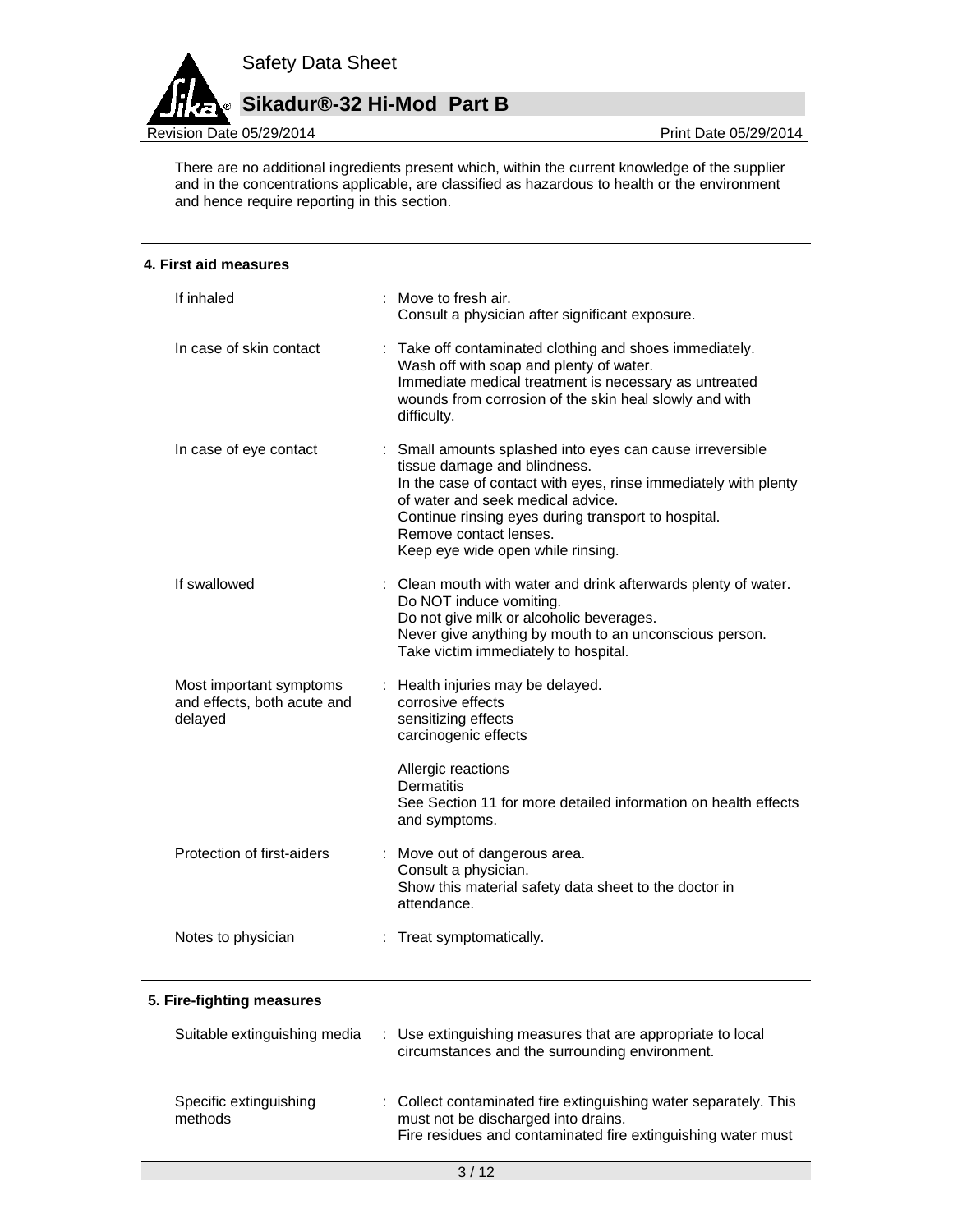# **Sikadur®-32 Hi-Mod Part B**

Revision Date 05/29/2014 Print Date 05/29/2014

be disposed of in accordance with local regulations.

Special protective equipment : In the event of fire, wear self-contained breathing apparatus. for fire-fighters

## **6. Accidental release measures**

| Personal precautions,<br>protective equipment and<br>emergency procedures | : Use personal protective equipment.<br>Deny access to unprotected persons.                                                                                                                                                                     |
|---------------------------------------------------------------------------|-------------------------------------------------------------------------------------------------------------------------------------------------------------------------------------------------------------------------------------------------|
| Environmental precautions                                                 | : Do not flush into surface water or sanitary sewer system.<br>If the product contaminates rivers and lakes or drains inform<br>respective authorities.<br>Local authorities should be advised if significant spillages<br>cannot be contained. |
| Methods and materials for<br>containment and cleaning up                  | : Soak up with inert absorbent material (e.g. sand, silica gel,<br>acid binder, universal binder, sawdust).<br>Keep in suitable, closed containers for disposal.                                                                                |

## **7. Handling and storage**

| Advice on safe handling     | : Avoid exceeding the given occupational exposure limits (see<br>section 8).<br>Do not get in eyes, on skin, or on clothing.<br>For personal protection see section 8.<br>Persons with a history of skin sensitization problems or<br>asthma, allergies, chronic or recurrent respiratory disease<br>should not be employed in any process in which this mixture is<br>being used.<br>Smoking, eating and drinking should be prohibited in the<br>application area.<br>Follow standard hygiene measures when handling chemical<br>products. |  |
|-----------------------------|---------------------------------------------------------------------------------------------------------------------------------------------------------------------------------------------------------------------------------------------------------------------------------------------------------------------------------------------------------------------------------------------------------------------------------------------------------------------------------------------------------------------------------------------|--|
| Conditions for safe storage | : Prevent unauthorized access.<br>Store in original container.<br>Keep container tightly closed in a dry and well-ventilated<br>place.<br>Containers which are opened must be carefully resealed and<br>kept upright to prevent leakage.<br>Observe label precautions.<br>Store in accordance with local regulations.                                                                                                                                                                                                                       |  |
| Materials to avoid          | : no data available                                                                                                                                                                                                                                                                                                                                                                                                                                                                                                                         |  |

## **8. Exposure controls/personal protection**

| <b>Component</b>  | CAS-No.       | Basis **     | Value | Exposure limit(s)*/<br>Form of exposure |
|-------------------|---------------|--------------|-------|-----------------------------------------|
| Naphthalene, pure | $91 - 20 - 3$ | <b>ACGIH</b> | TWA   | 10 ppm                                  |
|                   |               | <b>ACGIH</b> | STEL  | 15 ppm                                  |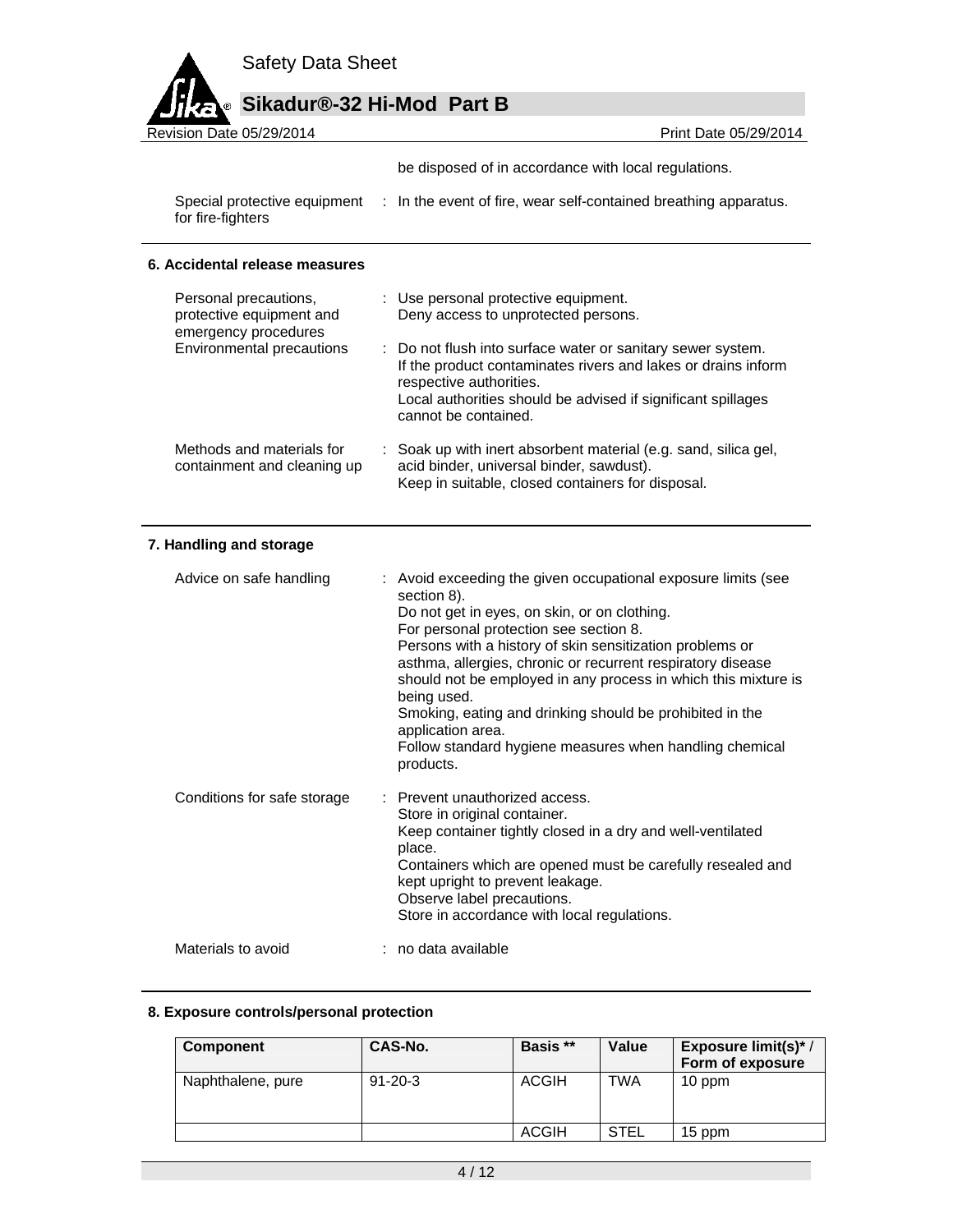

# **Sikadur®-32 Hi-Mod Part B**

Revision Date 05/29/2014

| OSHA Z-1 | <b>TWA</b>  | 10 ppm<br>50 mg/m3 |
|----------|-------------|--------------------|
| OSHA P0  | <b>TWA</b>  | 10 ppm<br>50 mg/m3 |
| OSHA P0  | <b>STEL</b> | 15 ppm<br>75 mg/m3 |

\*The above mentioned values are in accordance with the legislation in effect at the date of the release of this safety data sheet.

## \*\***Basis**

ACGIH. Threshold Limit Values (TLV) OSHA P0. Table Z-1, Limit for Air Contaminat (1989 Vacated Values) OSHA P1. Permissible Exposure Limits (PEL), Table Z-1, Limit for Air Contaminant OSHA P2. Permissible Exposure Limits (PEL), Table Z-2 OSHA Z3. Table Z-3, Mineral Dust

| <b>Engineering measures</b>   | Use of adequate ventilation should be sufficient to control<br>worker exposure to airborne contaminants. If the use of this<br>product generates dust, fumes, gas, vapor or mist, use<br>process enclosures, local exhaust ventilation or other<br>engineering controls to keep worker exposure below any<br>recommended or statutory limits. |
|-------------------------------|-----------------------------------------------------------------------------------------------------------------------------------------------------------------------------------------------------------------------------------------------------------------------------------------------------------------------------------------------|
| Personal protective equipment |                                                                                                                                                                                                                                                                                                                                               |
| Respiratory protection        | : Use a properly fitted NIOSH approved air-purifying or air-fed<br>respirator complying with an approved standard if a risk<br>assessment indicates this is necessary.                                                                                                                                                                        |
|                               | The filter class for the respirator must be suitable for the<br>maximum expected contaminant concentration<br>(gas/vapor/aerosol/particulates) that may arise when handling<br>the product. If this concentration is exceeded, self-contained<br>breathing apparatus must be used.                                                            |
| Hand protection<br>Remarks    | : Chemical-resistant, impervious gloves complying with an<br>approved standard should be worn at all times when handling<br>chemical products if a risk assessment indicates this is<br>necessary.                                                                                                                                            |
| Eye protection                | : Safety eyewear complying with an approved standard should<br>be used when a risk assessment indicates this is necessary.                                                                                                                                                                                                                    |
| Skin and body protection      | : Choose body protection in relation to its type, to the<br>concentration and amount of dangerous substances, and to<br>the specific work-place.                                                                                                                                                                                              |
| Hygiene measures              | : Avoid contact with skin, eyes and clothing.<br>Wash hands before breaks and immediately after handling the                                                                                                                                                                                                                                  |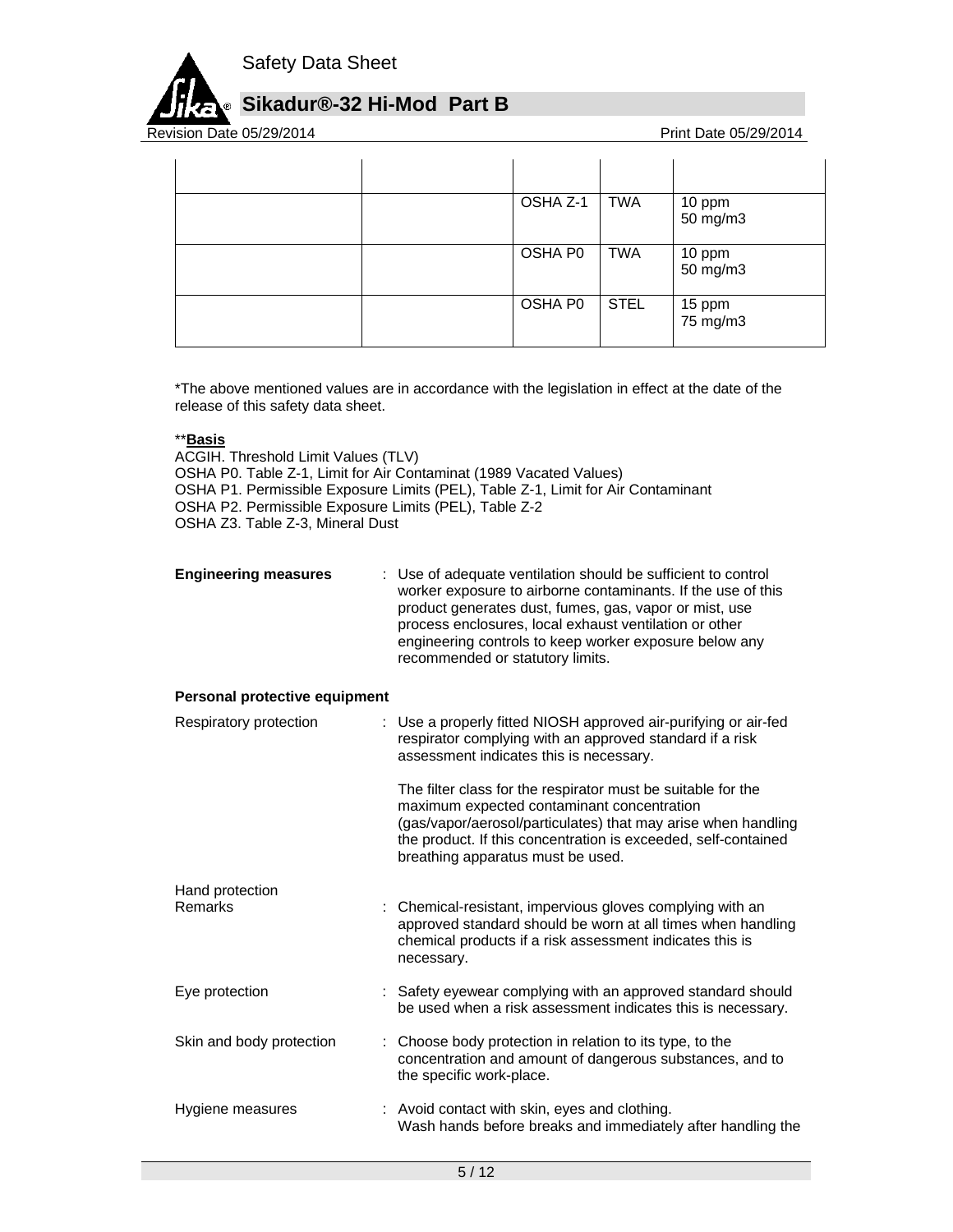**Sikadur®-32 Hi-Mod Part B**

Revision Date 05/29/2014 **Revision Date 05/29/2014** 

product.

Remove contaminated clothing and protective equipment before entering eating areas. Wash thoroughly after handling.

## **9. Physical and chemical properties**

| Appearance                                 |    | liquid                              |
|--------------------------------------------|----|-------------------------------------|
| Color                                      |    | gray                                |
| Odor                                       |    | amine-like                          |
| Odor Threshold                             | :  | no data available                   |
| Flash point                                | İ. | $> 212$ °F ( $> 100$ °C)            |
| Ignition temperature                       | ÷  | not applicable                      |
| Decomposition temperature                  | t. | no data available                   |
| Lower explosion limit (Vol%)               | ÷. | no data available                   |
| Upper explosion limit (Vol%)               | ÷  | no data available                   |
| Flammability (solid, gas)                  | ÷  | no data available                   |
| Oxidizing properties                       | t  | no data available                   |
| Autoignition temperature                   | ÷  | no data available                   |
| рH                                         | :  | no data available                   |
| Melting point/range /<br>Freezing point    | ÷  | no data available                   |
| Boiling point/boiling range                | İ. | no data available                   |
| Vapor pressure                             | ÷  | no data available                   |
| Density                                    |    | $1.7$ g/cm $3$<br>at 68 °F (20 °C)  |
| Water solubility                           | ÷  | Note: slightly soluble              |
| Partition coefficient: n-<br>octanol/water | ÷  | no data available                   |
| Viscosity, dynamic                         | ÷  | no data available                   |
| Viscosity, kinematic                       |    | $> 20.5$ mm2/s<br>at 104 °F (40 °C) |
| Relative vapor density                     | ÷. | no data available                   |
| Evaporation rate                           |    | no data available                   |
| <b>Burning rate</b>                        | ÷  | no data available                   |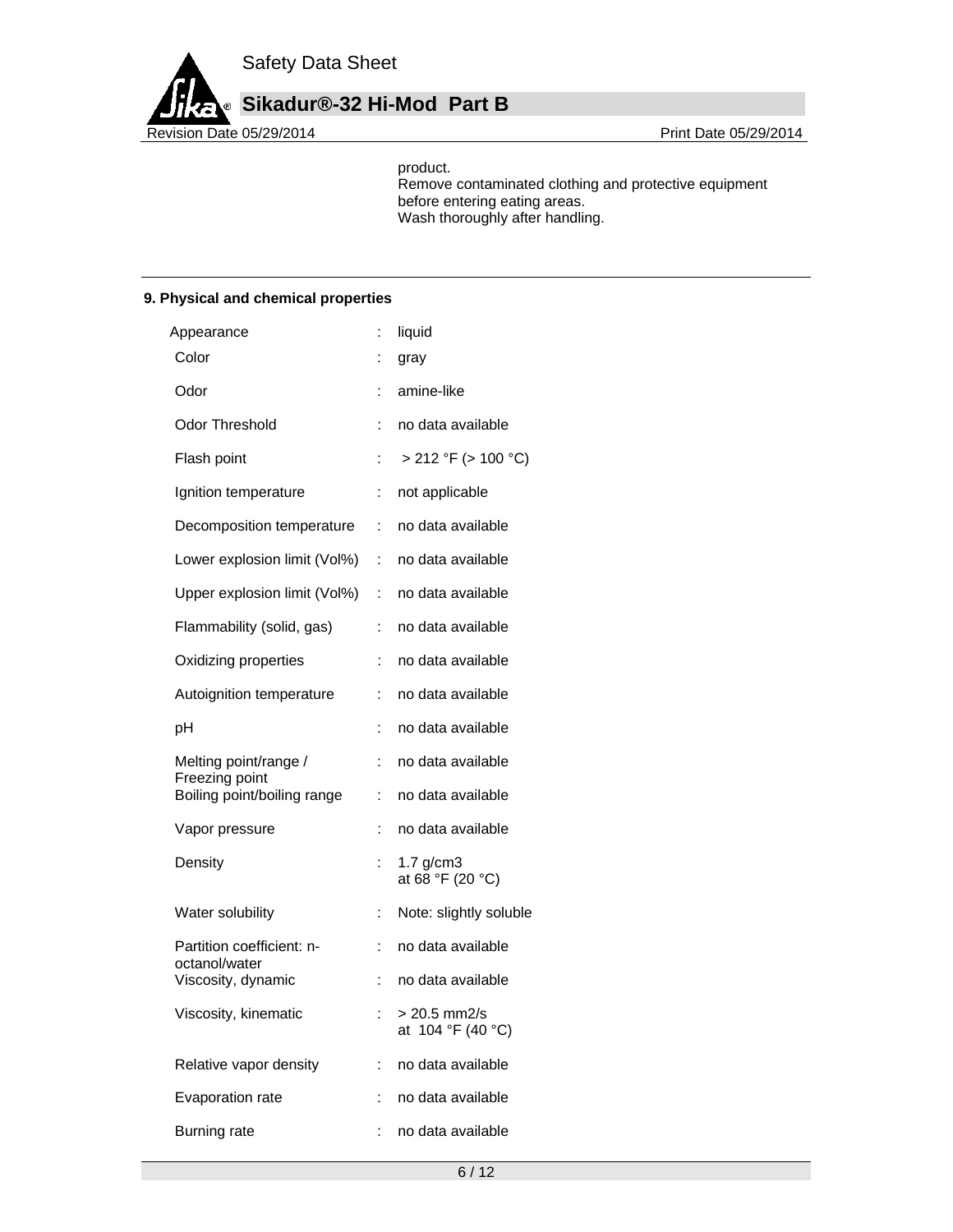

Volatile organic compounds : 35 g/l (VOC) content A+B Combined

#### **10. Stability and reactivity**

| Reactivity                            | : No dangerous reaction known under conditions of normal use. |
|---------------------------------------|---------------------------------------------------------------|
| Chemical stability                    | : The product is chemically stable.                           |
| Possibility of hazardous<br>reactions | : Stable under recommended storage conditions.                |
| Conditions to avoid                   | $:$ no data available                                         |
| Incompatible materials                | : no data available                                           |

## **11. Toxicological information**

#### **Acute toxicity**

| <b>Product</b>            |                     |
|---------------------------|---------------------|
| Acute oral toxicity       | : no data available |
| Acute inhalation toxicity | : no data available |
| Acute dermal toxicity     | : no data available |

## **Ingredients:**

| Phenol, 4-nonyl, branched :<br>Acute dermal toxicity | : LD50 Dermal rabbit: $3,160$ mg/kg                                        |
|------------------------------------------------------|----------------------------------------------------------------------------|
| Isophoronediamine:<br>Acute oral toxicity            | : LD50 Oral rat: $1,030$ mg/kg                                             |
| 2-piperazin-1-ylethylamine:<br>Acute oral toxicity   | : LD50 Oral rabbit: ca. 2,097 mg/kg                                        |
| Acute dermal toxicity                                | : LD50 Dermal rabbit: ca. 866 mg/kg                                        |
| <b>Benzyl alcohol:</b><br>Acute oral toxicity        | : LD50 Oral rat: $1,230$ mg/kg                                             |
| Acute inhalation toxicity                            | : LC50 rat: 4.178 mg/l<br>Exposure time: 4 h<br>Test atmosphere: dust/mist |

## **Skin corrosion/irritation**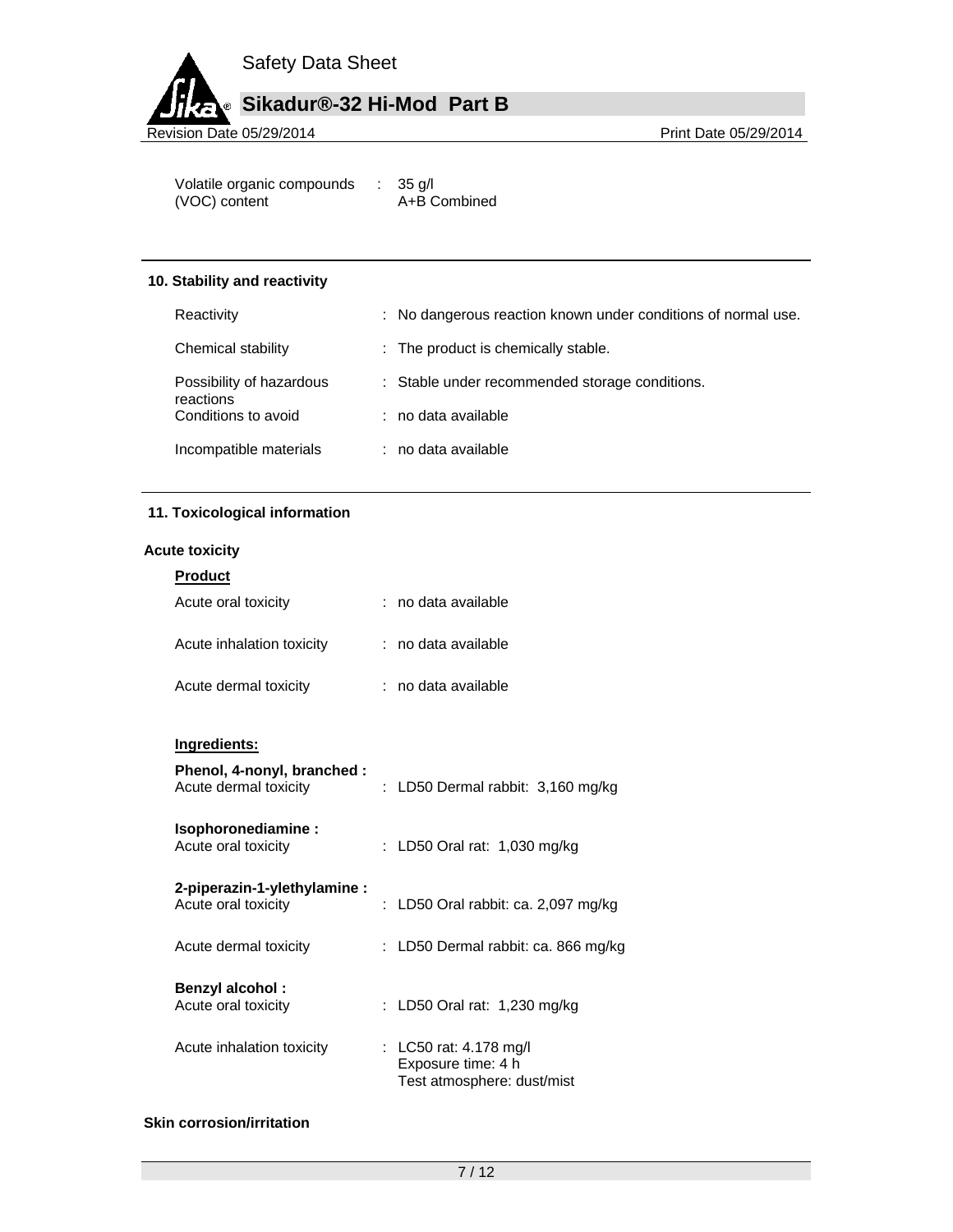# **Sikadur®-32 Hi-Mod Part B**

Revision Date 05/29/2014 **Print Date 05/29/2014** Print Date 05/29/2014

# **Product**

Causes severe skin burns and eye damage.

## **Serious eye damage/eye irritation**

#### **Product**

no data available

#### **Respiratory or skin sensitization**

#### **Product**

May cause an allergic skin reaction.

## **Germ cell mutagenicity**

**Product** 

| Mutagenicity | no data available |
|--------------|-------------------|
|              |                   |

#### **Carcinogenicity**

## **Product**

| Carcinogenicity | : May cause cancer by inhalation., Suspected of causing<br>cancer. |
|-----------------|--------------------------------------------------------------------|
|                 |                                                                    |

| <b>IARC</b> | Group 1: Carcinogenic to humans                 |               |
|-------------|-------------------------------------------------|---------------|
|             | Quartz (SiO2)                                   | 14808-60-7    |
|             | Quartz (SiO2) <5µm                              | 14808-60-7    |
|             | Group 2B: Possibly carcinogenic to humans       |               |
|             | titanium dioxide                                | 13463-67-7    |
|             | Naphthalene, pure                               | $91 - 20 - 3$ |
| <b>NTP</b>  | Known to be human carcinogen                    |               |
|             | Quartz (SiO2)                                   | 14808-60-7    |
|             | Quartz (SiO2) <5µm                              | 14808-60-7    |
|             | Reasonably anticipated to be a human carcinogen |               |
|             | Naphthalene, pure                               | $91 - 20 - 3$ |
|             |                                                 |               |

## **Reproductive Toxicity/Fertility**

#### **Product**

| Reproductive toxicity | Suspected of damaging fertility or the unborn child. |
|-----------------------|------------------------------------------------------|
|-----------------------|------------------------------------------------------|

## **Reproductive Toxicity/Development/Teratogenicity**

## **Product**

Teratogenicity **interpretatally** in a data available

## **STOT-single exposure**

## **Product**

Assessment: no data available

## **STOT-repeated exposure**

Once sensitized, a severe allergic reaction may occur when subsequently exposed to very low levels.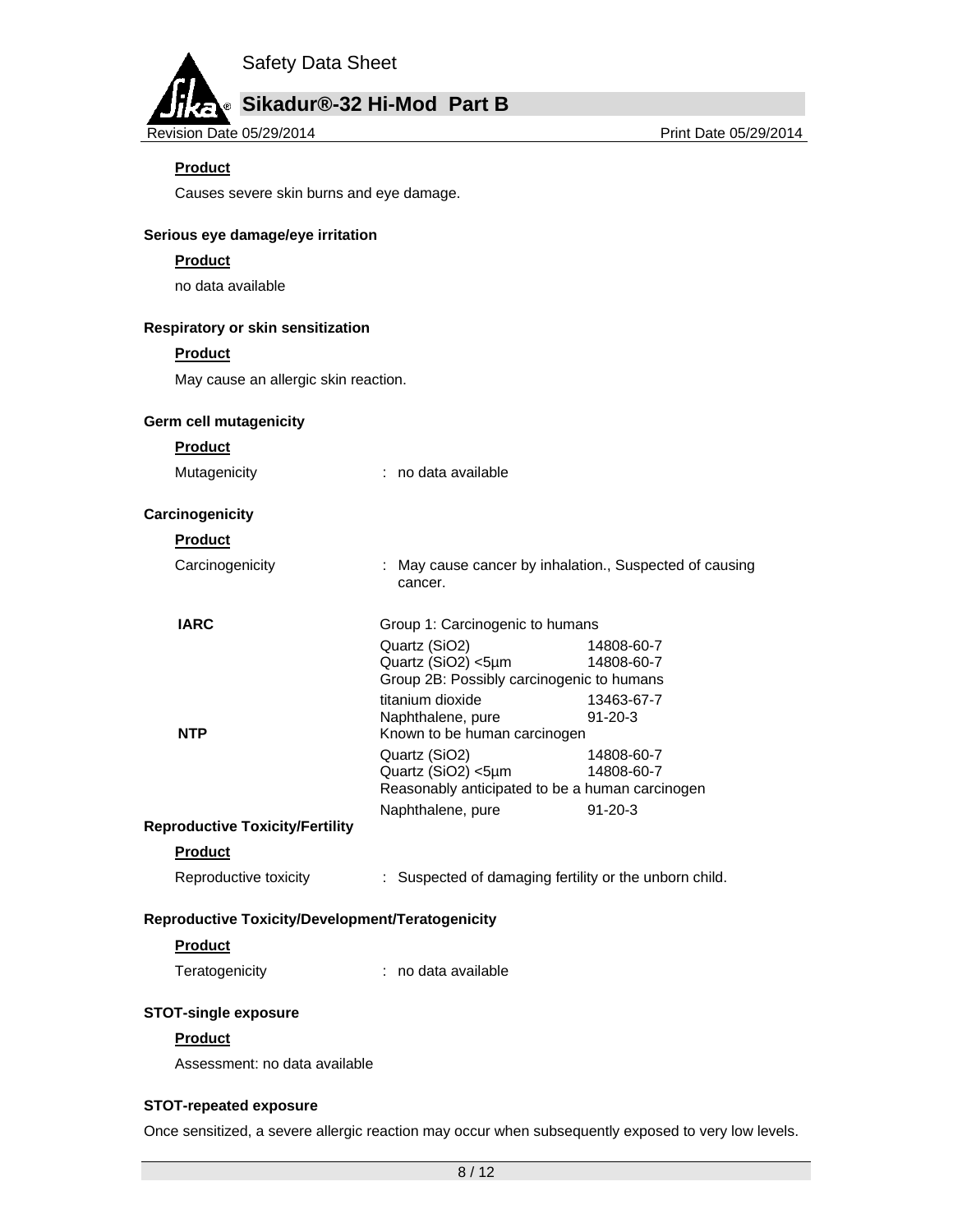

Reports have associated repeated and prolonged exposure to some of the chemicals in this product with permanent brain,liver, kidney and nervous system damage. Intentional misuse by deliberate concentration and inhalation of vapors may be harmful or fatal.

# **Product**

Assessment: no data available

## **Aspiration toxicity**

**Product** 

no data available

## **12. Ecological information**

| Other information | Do not empty into drains; dispose of this material and its<br>container in a safe way.<br>Avoid dispersal of spilled material and runoff and contact<br>with soil, waterways, drains and sewers.<br>Toxic to aquatic organisms, may cause long-term adverse<br>effects in the aquatic environment.<br>May be harmful to the environment if released in large<br>quantities.<br>Water polluting material. |
|-------------------|----------------------------------------------------------------------------------------------------------------------------------------------------------------------------------------------------------------------------------------------------------------------------------------------------------------------------------------------------------------------------------------------------------|
|                   |                                                                                                                                                                                                                                                                                                                                                                                                          |

## **Component:**

2-piperazin-1-ylethylamine 140-31-8 Toxicity to fish:

LC50 Species: Fish Dose:  $> 100$  mg/l Exposure time: 96 h

## **13. Disposal considerations**

#### **Disposal methods**

| Waste from residues    | : Disposal of this product, solutions and any by-products should<br>at all times comply with the requirements of environmental<br>protection and waste disposal legislation and any regional<br>local authority requirements. |
|------------------------|-------------------------------------------------------------------------------------------------------------------------------------------------------------------------------------------------------------------------------|
| Contaminated packaging | : Empty containers should be taken to an approved waste<br>handling site for recycling or disposal.                                                                                                                           |

## **14. Transport information**

**DOT** 

UN number 3267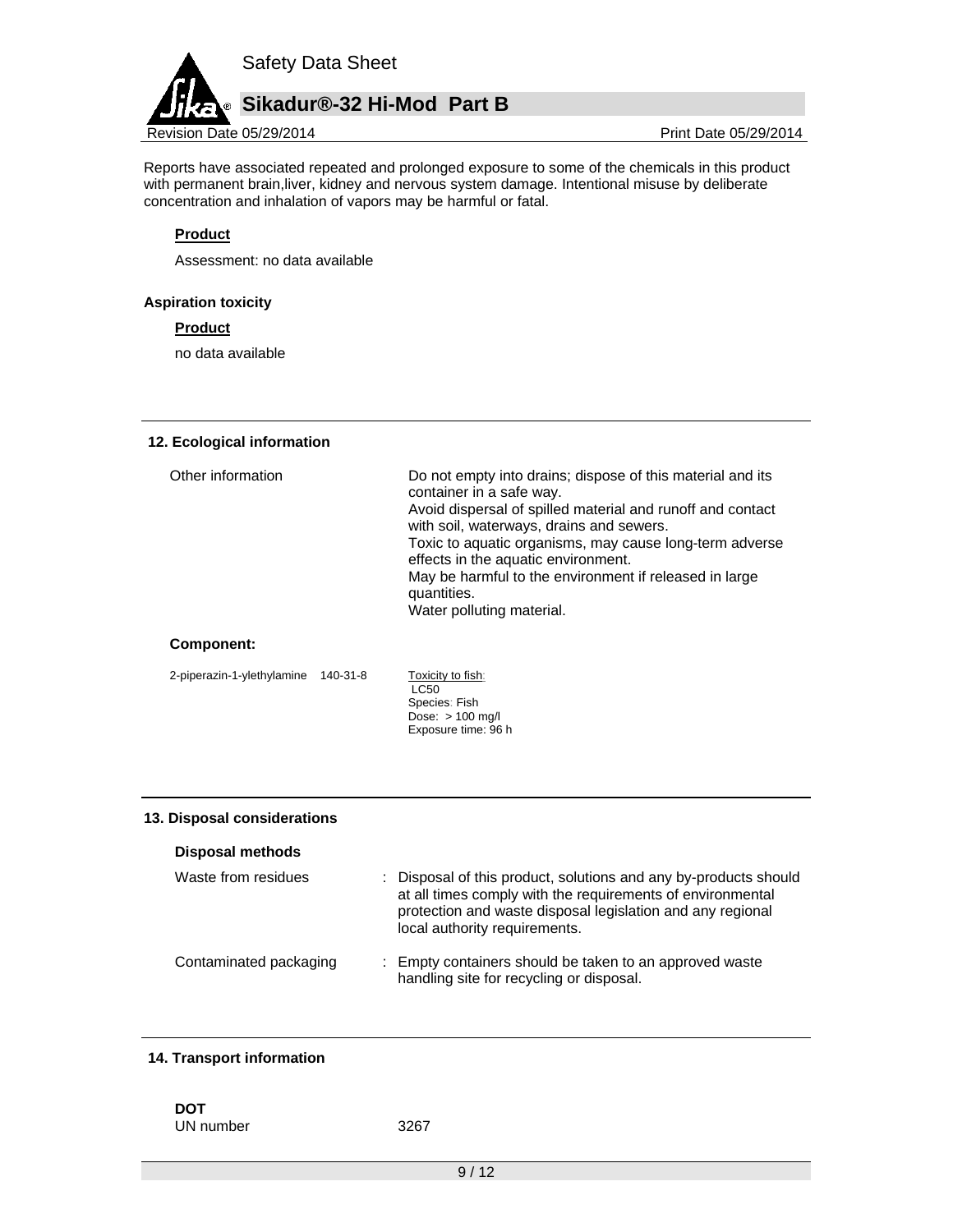

# **Sikadur®-32 Hi-Mod Part B**

| Revision Date 05/29/2014                                                                                                                                                                                                          | Print Date 05/29/2014                                                                                                                   |
|-----------------------------------------------------------------------------------------------------------------------------------------------------------------------------------------------------------------------------------|-----------------------------------------------------------------------------------------------------------------------------------------|
| Description of the goods<br>Class<br>Packing group<br>Labels<br><b>Emergency Response</b><br>Guidebook Number                                                                                                                     | Corrosive liquid, basic, organic, n.o.s.<br>(Phenol, 4-nonyl, branched, Isophoronediamine)<br>8<br>Ш<br>8<br>153                        |
| <b>IATA</b><br>UN number<br>Description of the goods<br>Class<br>Packing group<br>Labels<br>Packing instruction (cargo<br>aircraft)<br>Packing instruction<br>(passenger aircraft)<br>Packing instruction<br>(passenger aircraft) | 3267<br>Corrosive liquid, basic, organic, n.o.s.<br>(Phenol, 4-nonyl, branched, Isophoronediamine)<br>8<br>Ш<br>8<br>856<br>852<br>Y841 |
| <b>IMDG</b><br>UN number<br>Description of the goods<br>Class<br>Packing group<br>Labels<br>EmS Number 1<br>EmS Number 2                                                                                                          | 3267<br>CORROSIVE LIQUID, BASIC, ORGANIC, N.O.S.<br>(Phenol, 4-nonyl, branched, Isophoronediamine)<br>8<br>Ш<br>8<br>$F-A$<br>$S-B$     |
| Marine pollutant                                                                                                                                                                                                                  | yes                                                                                                                                     |

DOT: For Limited Quantity exceptions reference 49 CFR 173.154 (b) IMDG: For Limited Quantity special provisions reference IMDG Code Chapter 3.4

# **Special precautions for user**

no data available

## **Transport in bulk according to Annex II of MARPOL 73/78 and the IBC Code**  not applicable

## **15. Regulatory information**

**TSCA list** : All chemical substances in this product are either listed on the TSCA Inventory or are in compliance with a TSCA Inventory exemption.

# **EPCRA - Emergency Planning and Community Right-to-Know**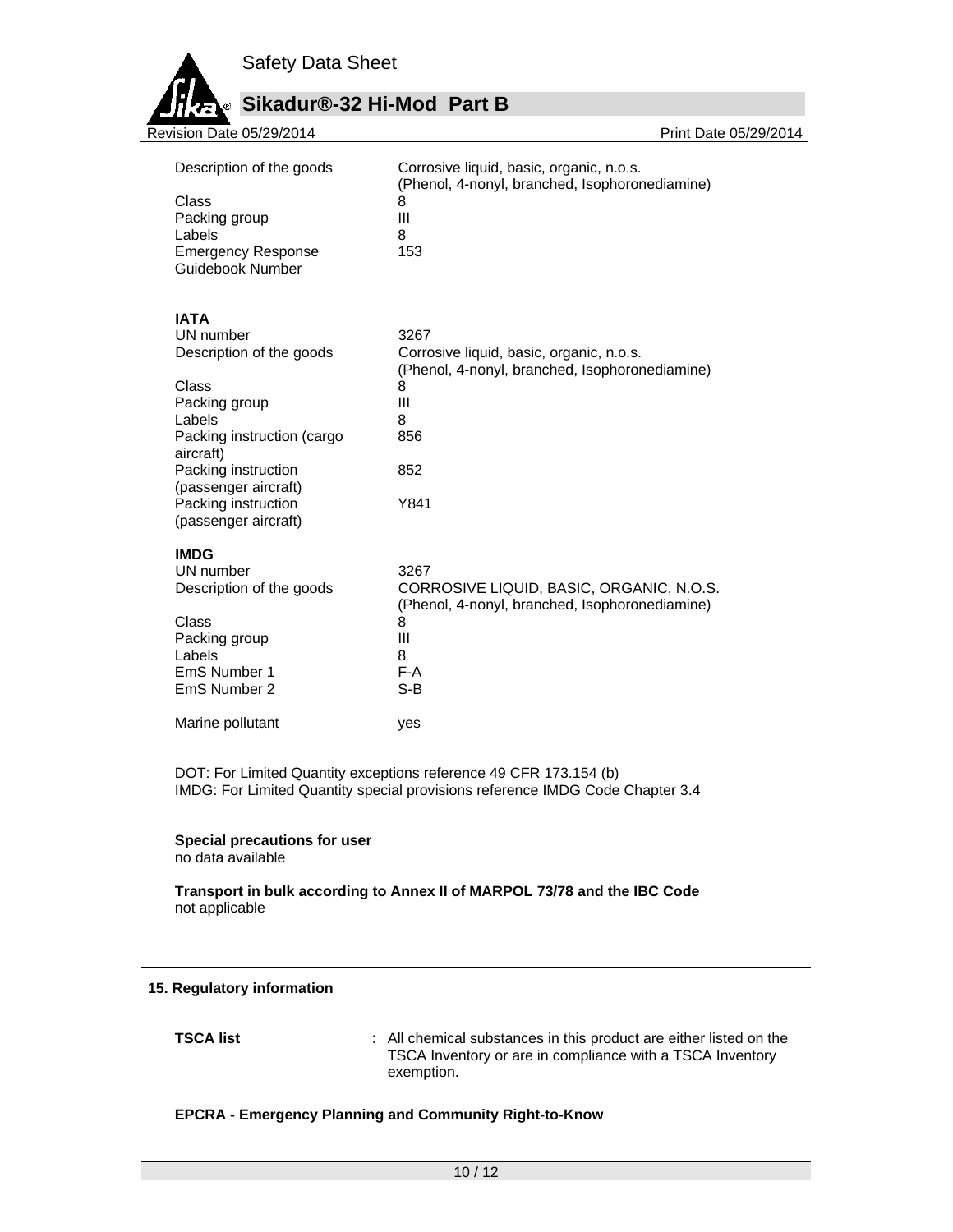# **Sikadur®-32 Hi-Mod Part B**

Revision Date 05/29/2014 **Print Date 05/29/2014** Print Date 05/29/2014

#### **CERCLA Reportable Quantity**

This material does not contain any components with a CERCLA RQ.

#### **SARA304 Reportable Quantity**

This material does not contain any components with a section 304 EHS RQ.

| SARA 311/312 Hazards                                                                                                                                                                                                                                                                                 | $:$ Acute Health Hazard<br>Chronic Health Hazard                                                                                                                                                       |  |  |
|------------------------------------------------------------------------------------------------------------------------------------------------------------------------------------------------------------------------------------------------------------------------------------------------------|--------------------------------------------------------------------------------------------------------------------------------------------------------------------------------------------------------|--|--|
| <b>SARA 302</b>                                                                                                                                                                                                                                                                                      | : SARA 302: No chemicals in this material are subject to the<br>reporting requirements of SARA Title III, Section 302.                                                                                 |  |  |
| <b>SARA 313</b>                                                                                                                                                                                                                                                                                      | : SARA 313: This material does not contain any chemical<br>components with known CAS numbers that exceed the<br>threshold (De Minimis) reporting levels established by SARA<br>Title III, Section 313. |  |  |
| <b>Clean Air Act</b>                                                                                                                                                                                                                                                                                 |                                                                                                                                                                                                        |  |  |
| <b>Ozone-Depletion</b><br><b>Potential</b>                                                                                                                                                                                                                                                           | This product neither contains, nor was manufactured with a<br>Class I or Class II ODS as defined by the U.S. Clean Air Act<br>Section 602 (40 CFR 82, Subpt. A, App.A + B).                            |  |  |
| This product does not contain any hazardous air pollutants (HAP), as defined by the U.S. Clean<br>Air Act Section 12 (40 CFR 61).<br>This product does not contain any chemicals listed under the U.S. Clean Air Act Section 112(r) for<br>Accidental Release Prevention (40 CFR 68.130, Subpart F). |                                                                                                                                                                                                        |  |  |
| <b>California Prop 65</b>                                                                                                                                                                                                                                                                            | WARNING! This product contains a chemical known in the<br>State of California to cause cancer.                                                                                                         |  |  |

#### **16. Other information**

**HMIS Classification** 

| <b>Health</b>              |  |
|----------------------------|--|
| <b>Flammability</b>        |  |
| <b>Physical Hazard</b>     |  |
| <b>Personal Protection</b> |  |

**Caution:** HMIS® rating is based on a 0-4 rating scale, with 0 representing minimal hazards or risks, and 4 representing significant hazards or risks. Although HMIS® rating is not required on SDSs under 29 CFR 1910.1200, the preparer may choose to provide them. HMIS® rating is to be used with a fully implemented HMIS® program. HMIS® is a registered mark of the National Paint & Coatings Association (NPCA). Please note HMIS® attempts to convey full health warning information to all employees.

#### **Notes to Reader**

The information contained in this Safety Data Sheet applies only to the actual Sika Corporation ("Sika") product identified and described herein. This information is not intended to address, nor does it address the use or application of the identified Sika product in